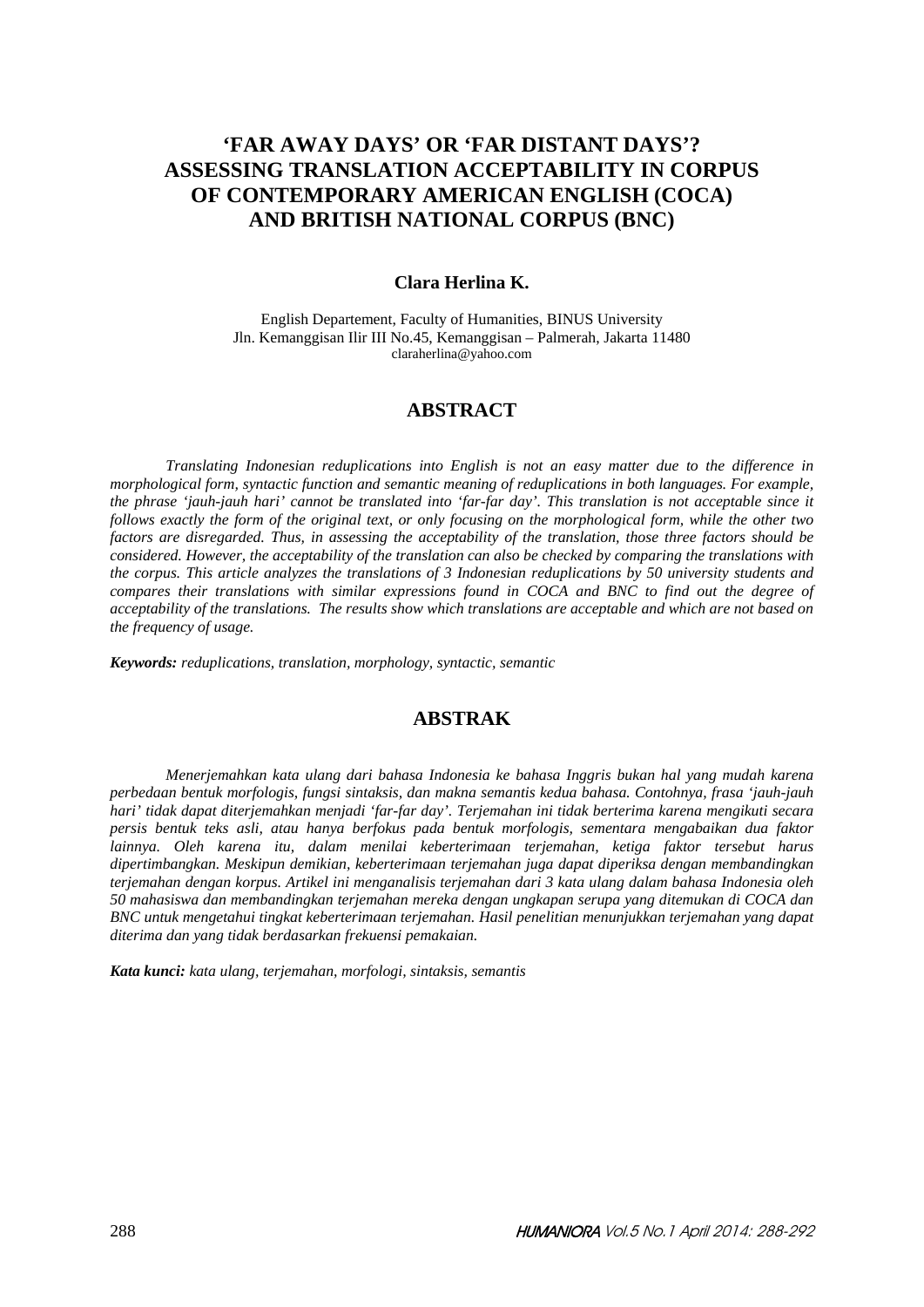## **INTRODUCTION**

Reduplication is a morphological process in which the root, stem of a word or a part of it is repeated. In many languages, reduplication is used in inflections to convey grammatical functions and in lexical derivations to create semantic forms (Nadarajan, 2006). There are two kinds of reduplication: full reduplication and partial reduplication. Full reduplication involves the exact repetition of a sound of a word; while partial reduplication involves reduplication of only a part of a word.

Most reduplications in English are partial reduplication which involves consonant ablaut or vowel alternation (i.e. *riff-raff, ping-pong, chit-chat, tip- top*), followed by rhyme reduplication (i.e. *hocus-pocus*) and finally full reduplication (i.e. *boo-boo*) (Minkova, 2002). English reduplications have a certain form class and specific meaning. For example, *chit-chat* is a noun meaning a light conversation, and a verb meaning to talk informally or to gossip. Thus the meaning of English reduplications is not taken from the meaning of the words in isolation.

Similarly, Indonesian also has full reduplication, partial reduplication and imitative (ablaut) reduplication. However, the most prevailing reduplications in Indonesian are full reduplications. Unlike English, the meaning of reduplication may vary even though the form class is the same. For example the meanings of noun reduplications can be to indicate plurality (*buku-buku* = 'books') or to indicate variety (*di antara barang-barang dagangan =* 'among various goods'). Yet, the meaning of Indonesian reduplications still relates to the meaning of the individual words.

Translating Indonesian reduplications into English needs a careful analysis of the morphological, syntactic and semantic aspects so that the translations can convey the meaning of reduplications correctly in English. Larson (1998) devises a framework of translating proses as follows:



Figure 1 Translation Process

Using this framework, the translation of this sentence can be analyzed as: 'Jangan bicara **keras-keras**'. 'Keras-keras' is formed from two adjectives 'keras' which means *loud.* But if it is translated by repeating this word *loud-loud*, it will produce a literal translation which is unacceptable in English. Thus, Indonesian reduplications cannot be translated into English using the same morphological form, i.e. by reduplicating the word. Syntactically, when 'keras-keras' is attached into the verb 'bicara' *talk* it becomes an adverb. In English translation the slot for 'keras-keras' should also be filled with and adverb (*Don't talk + adverb*). The adverb form of *loud* is *loudly.* Thus, the syntactic function of this reduplication does not change, i.e. an adverb. The last factor is semantic meaning. The word *loudly* can exactly convey the meaning of 'keras-keras'. The final translation of the sentence 'jangan bicara keras-keras' is *don't talk loudly.* This translation is considered acceptable because it conveys the meaning of the source language text into the target language.

Besides analysing the three factors above, the acceptability of the translation can be done by comparing the translations with the samples found in corpus. Two popular corpus sites are used here: COCA and BNC. The aim of using corpora in translation is to describe translated texts, that is to identify difference but not to judge it (Olohan, 2004). Corpus-based search is done to reduce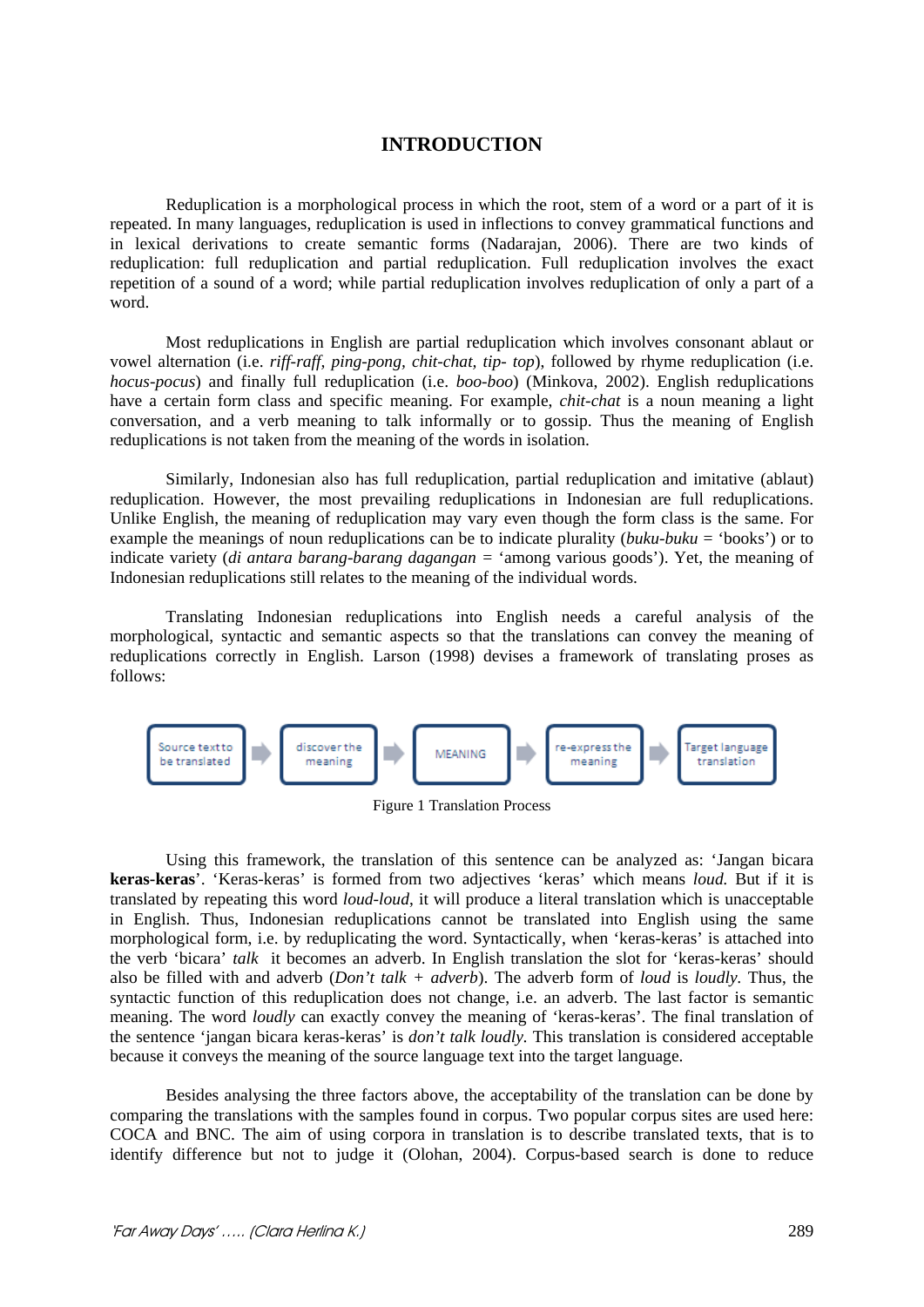subjectivity in the part of the researcher (Bowker, 2001). As Baker (2004) puts it, corpus-based search takes textual materials as starting point but it does not mean downplaying human element.

This study aims to check the acceptability of the translations of Indonesian reduplications into English, by comparing the translations with the similar expressions in COCA and BNC. The results showing the frequency of usage for these expressions will determine whether these translations are actually spoken by the speakers of English or not.

#### **METHOD**

The participants for this research are 50 students of Bina Nusantara University from all majors. At the time of testing, they were the third semester students taking English Savvy subject. The instrument for the research is questionnaire test in which the participants should translate Indonesian sentences into English. The materials are three Indonesian sentences taken from the newspaper. All sentences contain reduplications of two word classes, i.e. adjective and adverb.

## **RESULTS AND DISCUSSION**

The phrase 'jauh-jauh' in sentence *(i)* is formed by reduplicating the adjective 'jauh' (far). As an adjective, 'jauh' has several meanings: (1) has big distance, (2) big, (3) very, (4) a lot less than, (5) has big gap, and (6) late (about time). However, when 'jauh-jauh' is attached to 'hari', it forms an adverb of time 'jauh-jauh hari' which denotes that something is done *long before* something else happens. The accurate translation for this phrase in the above context is *far in advance.* Beside this phrase, there are some other possible translations such as *many days before, long before, days before,*  days apart from, ages away before, very early and earlier. However, it turns out that phrases such as *days apart from, long days before, far away days, far distant days* and *ages away before* are not found or have less than three occurences in COCA and BNC. This shows that these phrases are acceptable for English speakers. In the case of *far away and far distant*, the word 'days' does not collocate with both phrases. In concordance search, the phrase *far away* collocates with words such as *countries, land and places*. Similarly, the phrase *far distant* collocates with words such as *capital, countries, future, galaxy*, *homeland, places, territory, time, stars, village, and world.* 

*(i) Penumpang bisa mendapatkan harga murah untuk penerbangan kuartal pertama tahun ini, namun harus beli jauh-jauh hari.*

| <b>Phrase</b>  | <b>Students' translation</b> | <b>Frequency</b> | <b>COCA</b> | <b>BNC</b> |
|----------------|------------------------------|------------------|-------------|------------|
| Jauh jauh hari | Days apart from              |                  |             |            |
|                | Ages away before             | 13               |             |            |
|                | Far in advance               |                  | 149         | 32         |
|                | Many days before             |                  |             |            |
|                | Long days before             |                  |             |            |
|                | Far away days                |                  |             |            |
|                | Very early days              |                  | 46          | 30         |
|                | Days away                    |                  | 588         | 46         |
|                | Far distant day              |                  |             |            |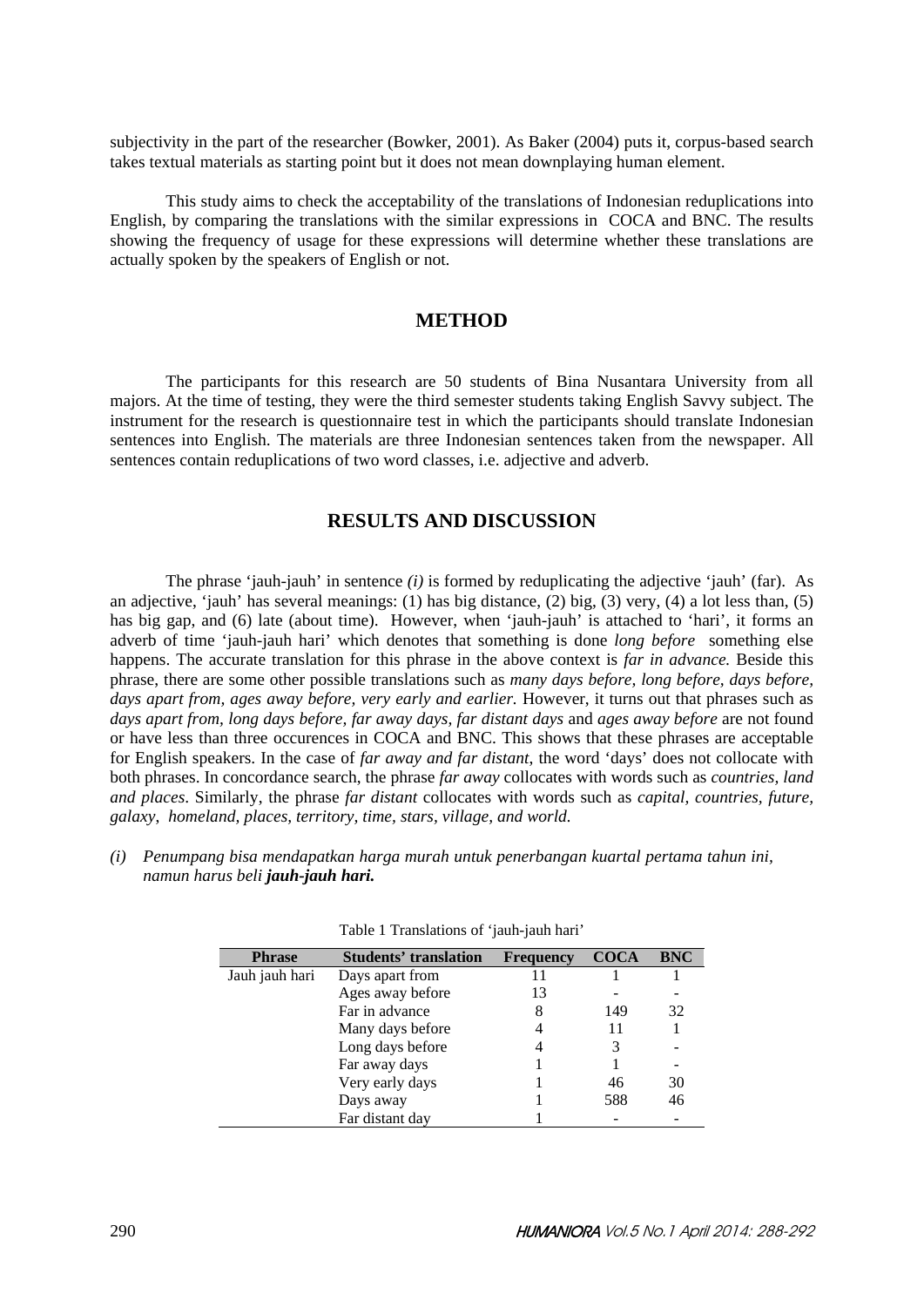The phrase 'habis-habisan' in sentence *(ii)* is formed by reduplicating the adjective 'habis' (finished). As a reduplication, this phrase becomes an adverb meaning *terlampau, sangat* (very, overly). In this context, the phrase 'habis-habisan' follows the verb 'diserang' (attacked). The collocation 'diserang habis-habisan' describes the condition that the team was attacked overmuch. Thus, the translation should be one that conveys the message of being attacked *overmuch, too much, or in excessive quantity.* The translation of this phrase should also function as an adverb, since it modifies the verb 'attack'. Most students, however, translated this phrase as 'all-out'. This is a common term used in Indonesian media in the field of sport. According to Oxford dictionary, 'all-out' means using or involving every possible effort and done in a very determined way. It is an adjective which can only collocates with a noun. The phrase 'all-out attack' is possible by this definition. However, when 'all-out' is used as an adverb modifying the verb 'attack' as in 'attacked all-out' or 'all-out attacked', this phrase is unrecognized by the English speakers. Only COCA has one token of this phrase, while BNC does not. The other phrase 'heavily attacked' is recognized by COCA and BNC, even though only 3 samples found.

*(ii) Kalah jumlah pemain membuat pasukan Roberto di Matteo itu semakin diserang habishabisan oleh Barcelona.* 

| <b>Phrase</b>          | <b>Students' translation</b> | Frequency | <b>COCA</b> | <b>BNC</b> |
|------------------------|------------------------------|-----------|-------------|------------|
| Diserang habis habisan | All out attacked             |           |             | -          |
|                        | Heavily attacked             |           |             |            |
|                        | Attacked endlessly           |           |             |            |
|                        | Attacked out                 |           |             |            |

Table 2 Translations of 'diserang habis-habisan'

The phrase 'semata-mata' in sentence *(iii)* is formed by reduplicating the noun 'mata' (eye). However, the meaning of 'semata-mata' is not related to 'mata'. This phrase is an adverb meaning *hanya, melulu, belaka, sama sekali* (only, merely, solely, just). In Indonesian, the collocated words 'semata-mata hanya' is actually redundant, since 'semata-mata' and 'hanya' has the same meaning. The accepted translations, thus, are the ones that carry the meaning of 'only, solely, just or merely', which also function as an adverb. The corpus search in COCA and BNC for 'only/merely/purely/solely  $+$  [v\*] provides a lot of samples as can be seen in the above table, while only 2 students used this pattern in their translation. In an attempt to be faithful to SL text which used synonymous words (semata-mata = hanya), some translations used additional phrases 'not only' or 'no longer'. Interestingly, these collocates appear in both corpuses, yet samples found in COCA are exceeding those found in BNC. An excessive use of adverbs is found in 5 students' translations to emphasize the meaning of 'semata-mata' and 'hanya'. The phrase 'no longer purely just' is not found either in COCA or BNC. This means that native speakers do not use this triple adverbs in one sentence, the maximum number of adverbs in sequence is two.

*(iii) Ke depannya, strategi pemasaran tidak lagi semata-mata hanya menjual produk, tapi juga harus mengkomunikasikan sebuah nilai.* 

| <b>Phrase</b>     | <b>Students' translation</b> | <b>Frequency</b> | <b>COCA</b> | <b>BNC</b> |
|-------------------|------------------------------|------------------|-------------|------------|
| Semata mata hanya | No longer purely just        |                  |             |            |
|                   | Not only just                |                  |             |            |
|                   | No longer merely             |                  | 43          |            |
|                   | No longer only               |                  | 15          | 3          |
|                   | No longer simply             |                  | 83          | 25         |

| Table 3 Translations of 'semata-mata hanya' |  |
|---------------------------------------------|--|
|---------------------------------------------|--|